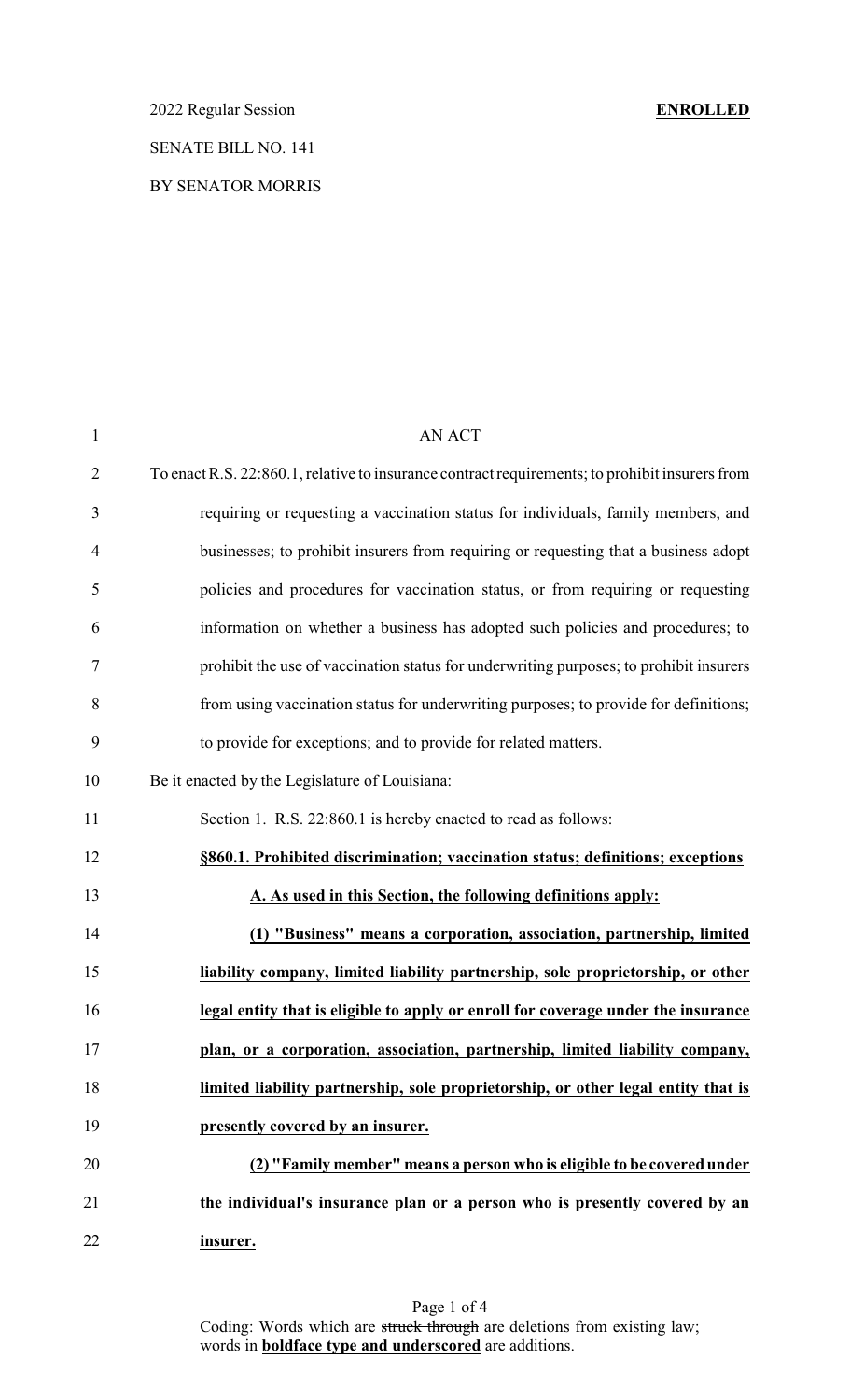### **SB NO. 141 ENROLLED**

| coverage under the insurance plan or a person who is presently covered by an<br>$\overline{2}$<br>3<br>insurer.<br>(4) "Insurance plan" means a policy, contract, certificate, or agreement<br>$\overline{4}$<br>entered into, offered, or issued by an insurer to provide, deliver, arrange for,<br>5<br>pay for, or reimburse any of the costs of services.<br>6<br>(5) "Insurer" means an authorized insurer as defined in R.S. 22:46<br>7<br>8<br>engaged in the business of making health, property, casualty, and liability<br>9<br>insurance plans, including employees of the insurer, insurance producers,<br>10<br>vendors, third-party administrators, and managing general agents.<br>(6) "Underwriting purpose" means rules for or determination of<br>11<br>12<br>eligibility, including the application or enrollment, or the continued eligibility,<br>13<br>for benefits covered under the insurance plan, for the computation of premium<br>or contribution amounts under the insurance plan, and other activities related<br>14<br>15<br>to the creation, renewal, or replacement of the insurance plan issued, renewed,<br>16<br>or delivered by an insurer.<br>17<br>(7) "Vaccination" means the act of introducing a vaccine into the body<br>18<br>to produce protection to a specific disease.<br>19<br>(8) "Vaccination status" means an indication of whether an individual,<br>20<br>family member, or business has received one or more doses of a vaccine.<br>21<br>(9) "Vaccine" means a preparation that is used to stimulate the body's<br>22<br>immune response against diseases, usually administered through needle<br>23<br>injections, but which can be administered by mouth or sprayed into the nose.<br>24<br>B. No insurer shall require or request that an individual, family member,<br>25<br>or business applying or enrolling for coverage under the insurance plan, or any<br>26<br>individual, family member, or business that is presently covered, be subjected<br>27<br>to questions relating to vaccination status.<br>28<br>C. No insurer shall do either of the following: | (3) "Individual" means an applicant who is eligible to apply or enroll for |
|---------------------------------------------------------------------------------------------------------------------------------------------------------------------------------------------------------------------------------------------------------------------------------------------------------------------------------------------------------------------------------------------------------------------------------------------------------------------------------------------------------------------------------------------------------------------------------------------------------------------------------------------------------------------------------------------------------------------------------------------------------------------------------------------------------------------------------------------------------------------------------------------------------------------------------------------------------------------------------------------------------------------------------------------------------------------------------------------------------------------------------------------------------------------------------------------------------------------------------------------------------------------------------------------------------------------------------------------------------------------------------------------------------------------------------------------------------------------------------------------------------------------------------------------------------------------------------------------------------------------------------------------------------------------------------------------------------------------------------------------------------------------------------------------------------------------------------------------------------------------------------------------------------------------------------------------------------------------------------------------------------------------------------------------------------------------------------------------------------------------------------|----------------------------------------------------------------------------|
|                                                                                                                                                                                                                                                                                                                                                                                                                                                                                                                                                                                                                                                                                                                                                                                                                                                                                                                                                                                                                                                                                                                                                                                                                                                                                                                                                                                                                                                                                                                                                                                                                                                                                                                                                                                                                                                                                                                                                                                                                                                                                                                                 |                                                                            |
|                                                                                                                                                                                                                                                                                                                                                                                                                                                                                                                                                                                                                                                                                                                                                                                                                                                                                                                                                                                                                                                                                                                                                                                                                                                                                                                                                                                                                                                                                                                                                                                                                                                                                                                                                                                                                                                                                                                                                                                                                                                                                                                                 |                                                                            |
|                                                                                                                                                                                                                                                                                                                                                                                                                                                                                                                                                                                                                                                                                                                                                                                                                                                                                                                                                                                                                                                                                                                                                                                                                                                                                                                                                                                                                                                                                                                                                                                                                                                                                                                                                                                                                                                                                                                                                                                                                                                                                                                                 |                                                                            |
|                                                                                                                                                                                                                                                                                                                                                                                                                                                                                                                                                                                                                                                                                                                                                                                                                                                                                                                                                                                                                                                                                                                                                                                                                                                                                                                                                                                                                                                                                                                                                                                                                                                                                                                                                                                                                                                                                                                                                                                                                                                                                                                                 |                                                                            |
|                                                                                                                                                                                                                                                                                                                                                                                                                                                                                                                                                                                                                                                                                                                                                                                                                                                                                                                                                                                                                                                                                                                                                                                                                                                                                                                                                                                                                                                                                                                                                                                                                                                                                                                                                                                                                                                                                                                                                                                                                                                                                                                                 |                                                                            |
|                                                                                                                                                                                                                                                                                                                                                                                                                                                                                                                                                                                                                                                                                                                                                                                                                                                                                                                                                                                                                                                                                                                                                                                                                                                                                                                                                                                                                                                                                                                                                                                                                                                                                                                                                                                                                                                                                                                                                                                                                                                                                                                                 |                                                                            |
|                                                                                                                                                                                                                                                                                                                                                                                                                                                                                                                                                                                                                                                                                                                                                                                                                                                                                                                                                                                                                                                                                                                                                                                                                                                                                                                                                                                                                                                                                                                                                                                                                                                                                                                                                                                                                                                                                                                                                                                                                                                                                                                                 |                                                                            |
|                                                                                                                                                                                                                                                                                                                                                                                                                                                                                                                                                                                                                                                                                                                                                                                                                                                                                                                                                                                                                                                                                                                                                                                                                                                                                                                                                                                                                                                                                                                                                                                                                                                                                                                                                                                                                                                                                                                                                                                                                                                                                                                                 |                                                                            |
|                                                                                                                                                                                                                                                                                                                                                                                                                                                                                                                                                                                                                                                                                                                                                                                                                                                                                                                                                                                                                                                                                                                                                                                                                                                                                                                                                                                                                                                                                                                                                                                                                                                                                                                                                                                                                                                                                                                                                                                                                                                                                                                                 |                                                                            |
|                                                                                                                                                                                                                                                                                                                                                                                                                                                                                                                                                                                                                                                                                                                                                                                                                                                                                                                                                                                                                                                                                                                                                                                                                                                                                                                                                                                                                                                                                                                                                                                                                                                                                                                                                                                                                                                                                                                                                                                                                                                                                                                                 |                                                                            |
|                                                                                                                                                                                                                                                                                                                                                                                                                                                                                                                                                                                                                                                                                                                                                                                                                                                                                                                                                                                                                                                                                                                                                                                                                                                                                                                                                                                                                                                                                                                                                                                                                                                                                                                                                                                                                                                                                                                                                                                                                                                                                                                                 |                                                                            |
|                                                                                                                                                                                                                                                                                                                                                                                                                                                                                                                                                                                                                                                                                                                                                                                                                                                                                                                                                                                                                                                                                                                                                                                                                                                                                                                                                                                                                                                                                                                                                                                                                                                                                                                                                                                                                                                                                                                                                                                                                                                                                                                                 |                                                                            |
|                                                                                                                                                                                                                                                                                                                                                                                                                                                                                                                                                                                                                                                                                                                                                                                                                                                                                                                                                                                                                                                                                                                                                                                                                                                                                                                                                                                                                                                                                                                                                                                                                                                                                                                                                                                                                                                                                                                                                                                                                                                                                                                                 |                                                                            |
|                                                                                                                                                                                                                                                                                                                                                                                                                                                                                                                                                                                                                                                                                                                                                                                                                                                                                                                                                                                                                                                                                                                                                                                                                                                                                                                                                                                                                                                                                                                                                                                                                                                                                                                                                                                                                                                                                                                                                                                                                                                                                                                                 |                                                                            |
|                                                                                                                                                                                                                                                                                                                                                                                                                                                                                                                                                                                                                                                                                                                                                                                                                                                                                                                                                                                                                                                                                                                                                                                                                                                                                                                                                                                                                                                                                                                                                                                                                                                                                                                                                                                                                                                                                                                                                                                                                                                                                                                                 |                                                                            |
|                                                                                                                                                                                                                                                                                                                                                                                                                                                                                                                                                                                                                                                                                                                                                                                                                                                                                                                                                                                                                                                                                                                                                                                                                                                                                                                                                                                                                                                                                                                                                                                                                                                                                                                                                                                                                                                                                                                                                                                                                                                                                                                                 |                                                                            |
|                                                                                                                                                                                                                                                                                                                                                                                                                                                                                                                                                                                                                                                                                                                                                                                                                                                                                                                                                                                                                                                                                                                                                                                                                                                                                                                                                                                                                                                                                                                                                                                                                                                                                                                                                                                                                                                                                                                                                                                                                                                                                                                                 |                                                                            |
|                                                                                                                                                                                                                                                                                                                                                                                                                                                                                                                                                                                                                                                                                                                                                                                                                                                                                                                                                                                                                                                                                                                                                                                                                                                                                                                                                                                                                                                                                                                                                                                                                                                                                                                                                                                                                                                                                                                                                                                                                                                                                                                                 |                                                                            |
|                                                                                                                                                                                                                                                                                                                                                                                                                                                                                                                                                                                                                                                                                                                                                                                                                                                                                                                                                                                                                                                                                                                                                                                                                                                                                                                                                                                                                                                                                                                                                                                                                                                                                                                                                                                                                                                                                                                                                                                                                                                                                                                                 |                                                                            |
|                                                                                                                                                                                                                                                                                                                                                                                                                                                                                                                                                                                                                                                                                                                                                                                                                                                                                                                                                                                                                                                                                                                                                                                                                                                                                                                                                                                                                                                                                                                                                                                                                                                                                                                                                                                                                                                                                                                                                                                                                                                                                                                                 |                                                                            |
|                                                                                                                                                                                                                                                                                                                                                                                                                                                                                                                                                                                                                                                                                                                                                                                                                                                                                                                                                                                                                                                                                                                                                                                                                                                                                                                                                                                                                                                                                                                                                                                                                                                                                                                                                                                                                                                                                                                                                                                                                                                                                                                                 |                                                                            |
|                                                                                                                                                                                                                                                                                                                                                                                                                                                                                                                                                                                                                                                                                                                                                                                                                                                                                                                                                                                                                                                                                                                                                                                                                                                                                                                                                                                                                                                                                                                                                                                                                                                                                                                                                                                                                                                                                                                                                                                                                                                                                                                                 |                                                                            |
|                                                                                                                                                                                                                                                                                                                                                                                                                                                                                                                                                                                                                                                                                                                                                                                                                                                                                                                                                                                                                                                                                                                                                                                                                                                                                                                                                                                                                                                                                                                                                                                                                                                                                                                                                                                                                                                                                                                                                                                                                                                                                                                                 |                                                                            |
|                                                                                                                                                                                                                                                                                                                                                                                                                                                                                                                                                                                                                                                                                                                                                                                                                                                                                                                                                                                                                                                                                                                                                                                                                                                                                                                                                                                                                                                                                                                                                                                                                                                                                                                                                                                                                                                                                                                                                                                                                                                                                                                                 |                                                                            |
|                                                                                                                                                                                                                                                                                                                                                                                                                                                                                                                                                                                                                                                                                                                                                                                                                                                                                                                                                                                                                                                                                                                                                                                                                                                                                                                                                                                                                                                                                                                                                                                                                                                                                                                                                                                                                                                                                                                                                                                                                                                                                                                                 |                                                                            |
|                                                                                                                                                                                                                                                                                                                                                                                                                                                                                                                                                                                                                                                                                                                                                                                                                                                                                                                                                                                                                                                                                                                                                                                                                                                                                                                                                                                                                                                                                                                                                                                                                                                                                                                                                                                                                                                                                                                                                                                                                                                                                                                                 |                                                                            |
|                                                                                                                                                                                                                                                                                                                                                                                                                                                                                                                                                                                                                                                                                                                                                                                                                                                                                                                                                                                                                                                                                                                                                                                                                                                                                                                                                                                                                                                                                                                                                                                                                                                                                                                                                                                                                                                                                                                                                                                                                                                                                                                                 |                                                                            |
| 29<br>(1) Require or request that a business applying or enrolling for coverage                                                                                                                                                                                                                                                                                                                                                                                                                                                                                                                                                                                                                                                                                                                                                                                                                                                                                                                                                                                                                                                                                                                                                                                                                                                                                                                                                                                                                                                                                                                                                                                                                                                                                                                                                                                                                                                                                                                                                                                                                                                 |                                                                            |
| 30<br>under the insurance plan, or a business that is presently covered, adopt any                                                                                                                                                                                                                                                                                                                                                                                                                                                                                                                                                                                                                                                                                                                                                                                                                                                                                                                                                                                                                                                                                                                                                                                                                                                                                                                                                                                                                                                                                                                                                                                                                                                                                                                                                                                                                                                                                                                                                                                                                                              |                                                                            |

Coding: Words which are struck through are deletions from existing law; words in **boldface type and underscored** are additions.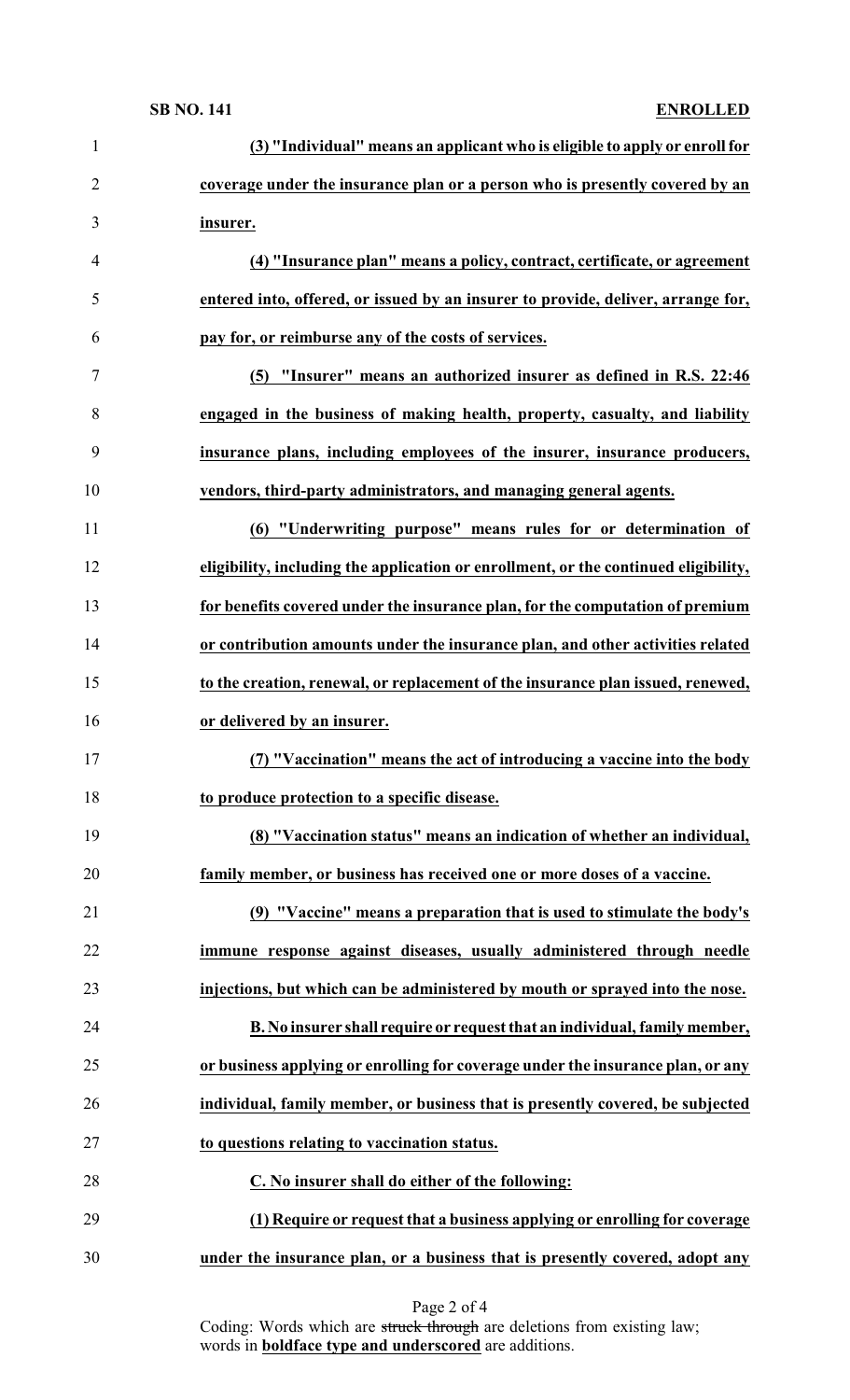**SB NO. 141 ENROLLED**

| $\mathbf{1}$   | policies or procedures for vaccination status.                                     |
|----------------|------------------------------------------------------------------------------------|
| $\overline{2}$ | (2) Require or request that a business applying or enrolling for coverage          |
| 3              | under the insurance plan, or a business that is presently covered, provide         |
| 4              | information as to whether the business has adopted any policies or procedures      |
| 5              | for vaccination status.                                                            |
| 6              | D. No insurer, in determining eligibility for coverage, establishing               |
| 7              | premiums, limiting coverage, or any other underwriting purpose for an              |
| 8              | individual, family member, or business applying or enrolling, or any individual,   |
| 9              | family member, or business that is presently covered, shall do the following:      |
| 10             | (1) Require, request, or purchase information on an individual's, family           |
| 11             | member's, or business's vaccination status.                                        |
| 12             | (2) Require or request that an individual, family member, or business              |
| 13             | receive a vaccine as a requirement for coverage.                                   |
| 14             | (3) Terminate, deny, restrict, limit, exclude, or otherwise apply                  |
| 15             | conditions on any individual, family member, or business based on vaccination      |
| 16             | status.                                                                            |
| 17             | (4) Impose a rider that excludes coverage for certain benefits or services         |
| 18             | under the insurance plan, or restrict the sale of the insurance plan based on the  |
| 19             | individual's, family member's, or business's vaccination status.                   |
| 20             | (5) Establish differentials in premium rates or cost sharing for coverage          |
| 21             | under the insurance plan based on the individual's, family member's, or            |
| 22             | business's vaccination status.                                                     |
| 23             | (6) Otherwise discriminate against an individual, family member, or                |
| 24             | business in the provisions of the insurance plan based on the individual's, family |
| 25             | member's, or business's vaccination status.                                        |
| 26             | E. Notwithstanding any other provisions of law to the contrary, this               |
| 27             | Section and the requirements contained in this Section do not apply to life        |
| 28             | insurance or annuity products, retirement plans, long-term care insurance,         |
| 29             | disability income insurance, reinsurance, or dental, vision, and other             |
| 30             | supplemental benefit products.                                                     |

Page 3 of 4 Coding: Words which are struck through are deletions from existing law; words in **boldface type and underscored** are additions.